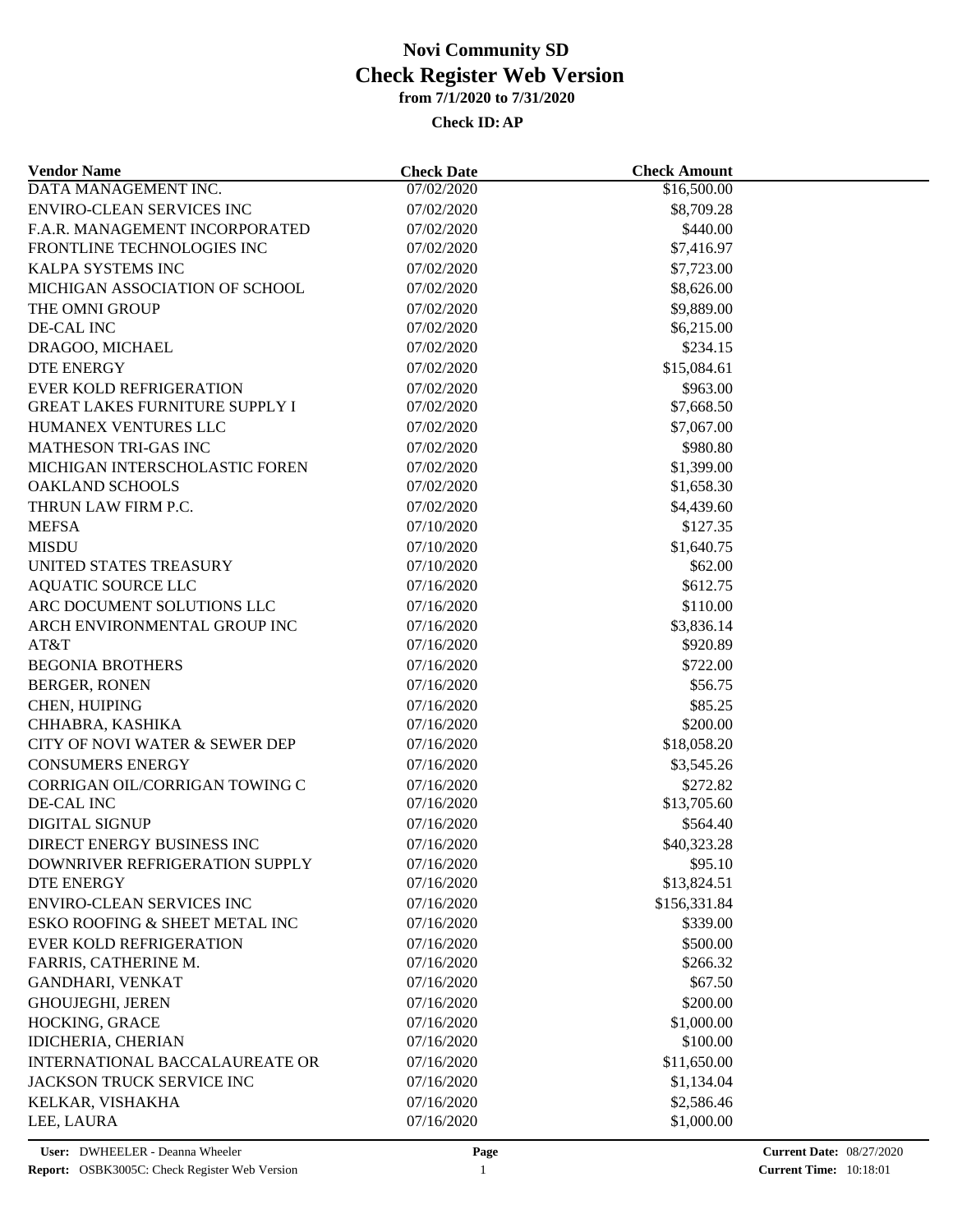### **Check ID:AP**

| <b>Vendor Name</b>             | <b>Check Date</b> | <b>Check Amount</b> |  |
|--------------------------------|-------------------|---------------------|--|
| <b>LEONARD'S SYRUPS</b>        | 07/16/2020        | \$160.92            |  |
| OAKLAND SCHOOLS                | 07/16/2020        | \$160.00            |  |
| <b>PURVIS &amp; FOSTER</b>     | 07/16/2020        | \$3,020.00          |  |
| <b>RICOH USA INC</b>           | 07/16/2020        | \$300.00            |  |
| <b>SECURITY DESIGNS</b>        | 07/16/2020        | \$250.00            |  |
| SIMMON, NICOLE OR MADELINE     | 07/16/2020        | \$99.40             |  |
| SITEONE LANDSCAPE SUPPLY LLC   | 07/16/2020        | \$96.03             |  |
| SPALDING DEDECKER ASSOCIATES I | 07/16/2020        | \$42,375.00         |  |
| SPECHT, KATIE                  | 07/16/2020        | \$533.97            |  |
| WASTE MANAGEMENT OF MICHIGAN I | 07/16/2020        | \$942.52            |  |
| <b>WAYNE RESA</b>              | 07/16/2020        | \$1,500.00          |  |
| ABSOLUTELY BAFFLING MAGIC      | 07/16/2020        | \$295.00            |  |
| AETNA BEHAVIORAL HEALTH LLC    | 07/16/2020        | \$1,850.70          |  |
| <b>ANDYMARK INC</b>            | 07/16/2020        | \$500.00            |  |
| <b>CONSUMERS ENERGY</b>        | 07/16/2020        | \$357.82            |  |
| DELTACOM INC                   | 07/16/2020        | \$54.00             |  |
| <b>DTE ENERGY</b>              | 07/16/2020        | \$14.00             |  |
| HASAN, SM                      | 07/16/2020        | \$123.75            |  |
| HUMANEX VENTURES LLC           | 07/16/2020        | \$8,000.00          |  |
| JACKSON TRUCK SERVICE INC      | 07/16/2020        | \$38.46             |  |
| KUMAR, VCRATNASWAMPANDIAN MUTH | 07/16/2020        | \$374.00            |  |
| LIFE INSURANCE COMPANY OF NORT | 07/16/2020        | \$21,850.00         |  |
| MESSA (MICHIGAN EDUCATION SPEC | 07/16/2020        | \$593,858.76        |  |
| NICHOLS PAPER & SUPPLY COMPANY | 07/16/2020        | \$78.59             |  |
| PCM ELECTRICAL CONTRACTORS LLC | 07/16/2020        | \$8,750.00          |  |
| PITSCO INC                     | 07/16/2020        | \$800.57            |  |
| SAFEWAY SHREDDING LLC          | 07/16/2020        | \$60.00             |  |
| XIN, ZHOU                      | 07/16/2020        | \$826.22            |  |
|                                |                   |                     |  |
| AT&T LONG DISTANCE             | 07/23/2020        | \$0.35              |  |
| BABA, ASUKA                    | 07/23/2020        | \$460.00            |  |
| <b>CUMMINS BRIDGEWAY LLC</b>   | 07/23/2020        | \$3,059.75          |  |
| DATA MANAGEMENT INC.           | 07/23/2020        | \$56.25             |  |
| DE-CAL INC                     | 07/23/2020        | \$973.80            |  |
| GFL ENVIRONMENTAL USA INC.     | 07/23/2020        | \$25.00             |  |
| H-O-H WATER TECHNOLOGY INC.    | 07/23/2020        | \$1,655.82          |  |
| HP INC                         | 07/23/2020        | \$782.02            |  |
| KWAK, LUCY                     | 07/23/2020        | \$29.50             |  |
| NISHIMURA, YOSHIHIRO           | 07/23/2020        | \$265.00            |  |
| <b>NOVI PUBLIC LIBRARY</b>     | 07/23/2020        | \$1,223.86          |  |
| OBSERVER & ECCENTRIC/MICHIGAN. | 07/23/2020        | \$157.20            |  |
| PRASAD, VASAM AMARA LINGESWARA | 07/23/2020        | \$70.00             |  |
| PREMIER PEST MANAGEMENT        | 07/23/2020        | \$412.00            |  |
| <b>RICOH USA INC</b>           | 07/23/2020        | \$1,237.19          |  |
| SIRISINAHAL, NAMBUDRI          | 07/23/2020        | \$560.00            |  |
| SWARNKAR, PAYAL                | 07/23/2020        | \$29.50             |  |
| ADN ADMINISTRATORS INC         | 07/23/2020        | \$3,656.50          |  |
| ANDYMARK INC                   | 07/23/2020        | \$1,010.68          |  |
| APPLE INC                      | 07/23/2020        | \$35,700.00         |  |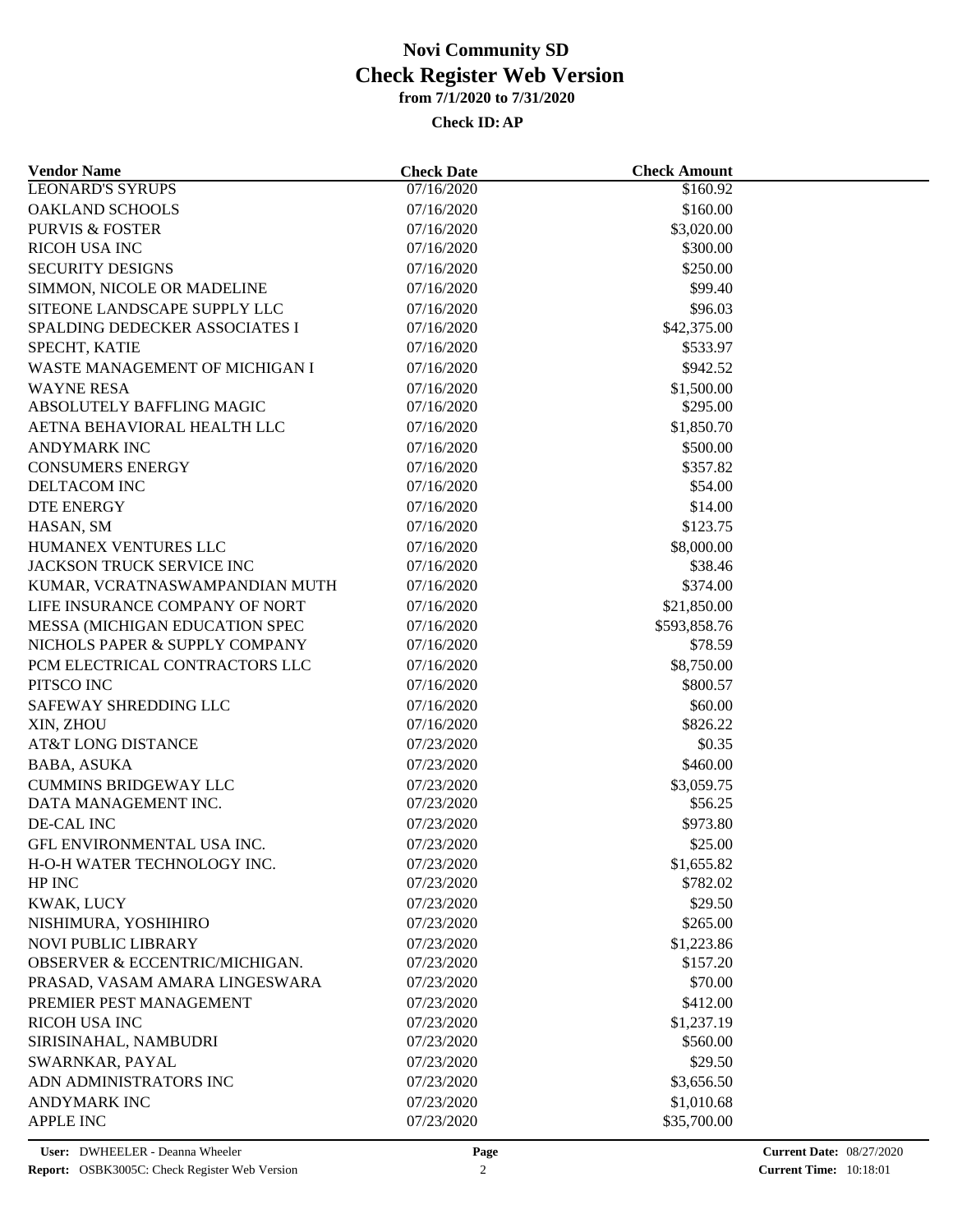### **Check ID:AP**

| <b>Vendor Name</b>                   | <b>Check Date</b> | <b>Check Amount</b>   |                |
|--------------------------------------|-------------------|-----------------------|----------------|
| <b>AQUATIC SOURCE LLC</b>            | 07/23/2020        | \$2,277.85            |                |
| AT&T                                 | 07/23/2020        | \$3,130.31            |                |
| AT&T                                 | 07/23/2020        | \$1,233.18            |                |
| <b>DABERKO LLC</b>                   | 07/23/2020        | \$779.10              |                |
| <b>EXECUTIVE ENERGY SERVICES LLC</b> | 07/23/2020        | \$400.00              |                |
| PITNEY BOWES PURCHASE POWER          | 07/23/2020        | \$3,000.00            |                |
| <b>WAGEWORKS INC</b>                 | 07/23/2020        | \$898.88              |                |
| WHITAKER, PHYLLIS                    | 07/23/2020        | \$39.90               |                |
| YOUNG REMBRANDTS                     | 07/23/2020        | \$268.20              |                |
| <b>MISDU</b>                         | 07/24/2020        | \$1,962.50            |                |
| UNITED STATES TREASURY               | 07/24/2020        | \$62.00               |                |
|                                      |                   | <b>Issued:</b>        | \$10,295.65    |
|                                      |                   | <b>Cancelled:</b>     | \$1,121,342.82 |
| <b>AP Checks Processed:</b>          | 107               | <b>AP Bank Total:</b> | \$1,131,638.47 |
| <b>Total Checks Processed:</b>       | 107               | <b>Grand Total:</b>   | \$1,131,638.47 |